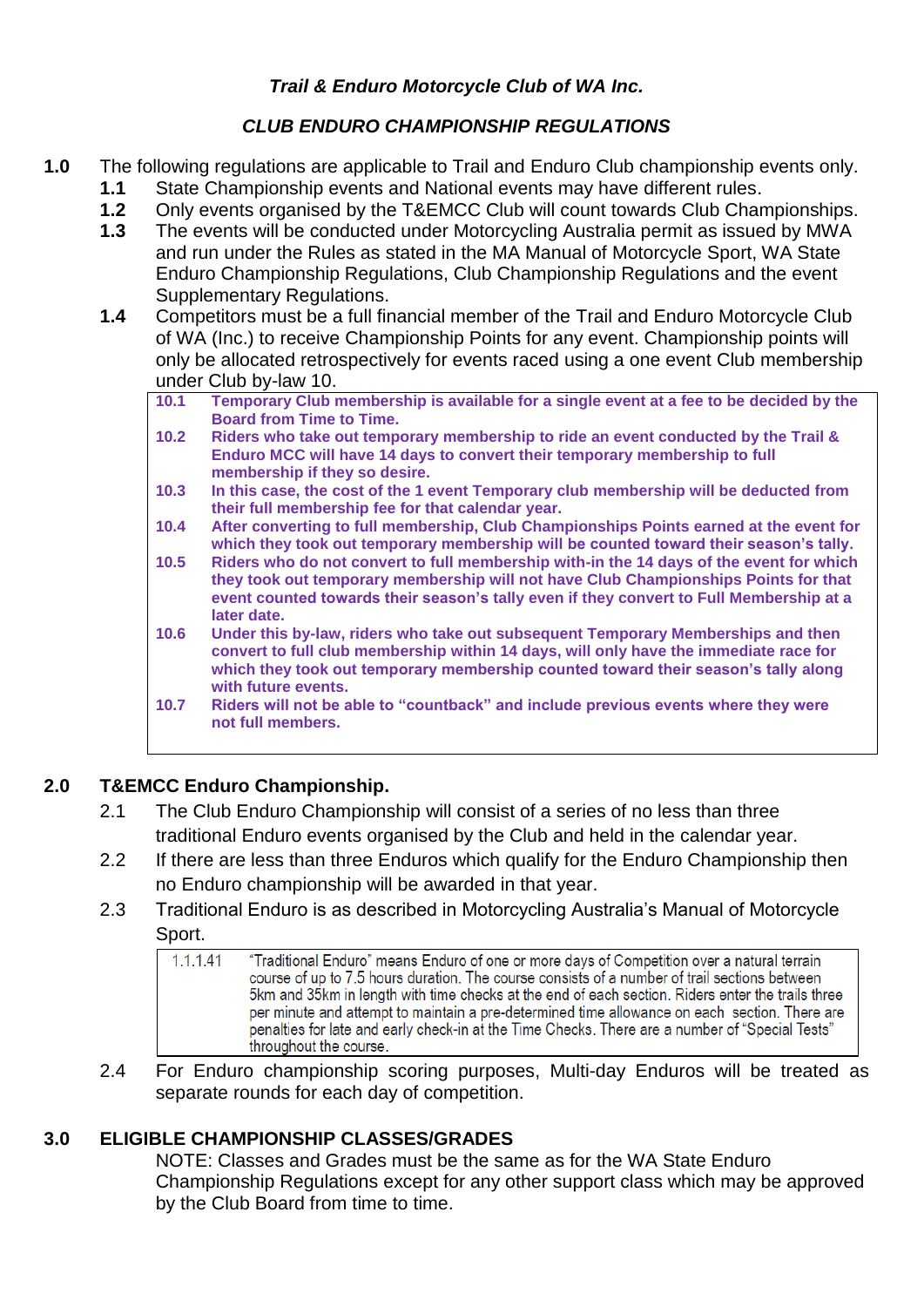- 3.1 Club Enduro Championship competition for EXPERT and CLUBMAN grade competitors will be conducted in the following engine capacity classes:
	- o Expert Lite 0-250cc 2 Stroke & 4 Stroke
	- o Expert Open 255cc & Over 2 Stroke & 4 Stroke
	- o Clubman Lite 0-250cc 2 Stroke & 4 Stroke
	- o Clubman Open 255cc & Over 2 Stroke & 4 Stroke
- 3.2 Club Enduro Championship competition for AGE and GENDER competitors will be conducted as follows.
	- o VETERAN All capacities
	- o MASTERS All capacities
	- o WOMEN All capacities
	- o FOSSILS All capacities

#### **4.0 ELIGIBILITY**

Veterans - 35 years to 44 years. Only riders who have turned 35 years of age before the first round of the competition and are under 45 years of age may complete in this class.

Masters - 45 years and over. Only riders who have turned 45 years of age before the first round of the competition may complete in this class

Fossils - 55 years and over. Only riders who have turned 55 years of age before the first round of the competition may complete in this class.

Veteran, Masters and Fossils may choose to compete in the Expert or Clubman class *instead* of their age class.

*(If Veterans, Masters or Fossils take the option of competing in expert or clubman they will not be scored in an age class)*

Riders who enter Masters and are over 55 years of age may choose to be scored in both Masters and Fossils classes.

Women may choose to compete in a capacity class and will be scored in both the Women's class and their capacity class.

#### **5.0 INDIVIDUAL ELIGIBILITY**

- 5.1 Individual competitors will not be eligible for awards unless a bona fide attempt is made to start in at least 50% of the rounds.
- 5.2 Result sheets are to indicate for ALL riders who start to enable eligibility to be established for riders who do not finish particular rounds.

#### **6.0 CLUB CHAMPIONSHIP AWARDS**

- 6.1 Club Championship awards will be presented to first three place getters in the following classes:
	- Expert Lite
	- Expert Open
	- Clubman Lite
- Veteran
- Masters Women
- 
- Clubman Open
- Fossils
- 6.2 The competitor in each class and grade accumulating the largest number of points at the conclusion of all complying rounds will be declared the winner of the Club Championship for that class and grade.